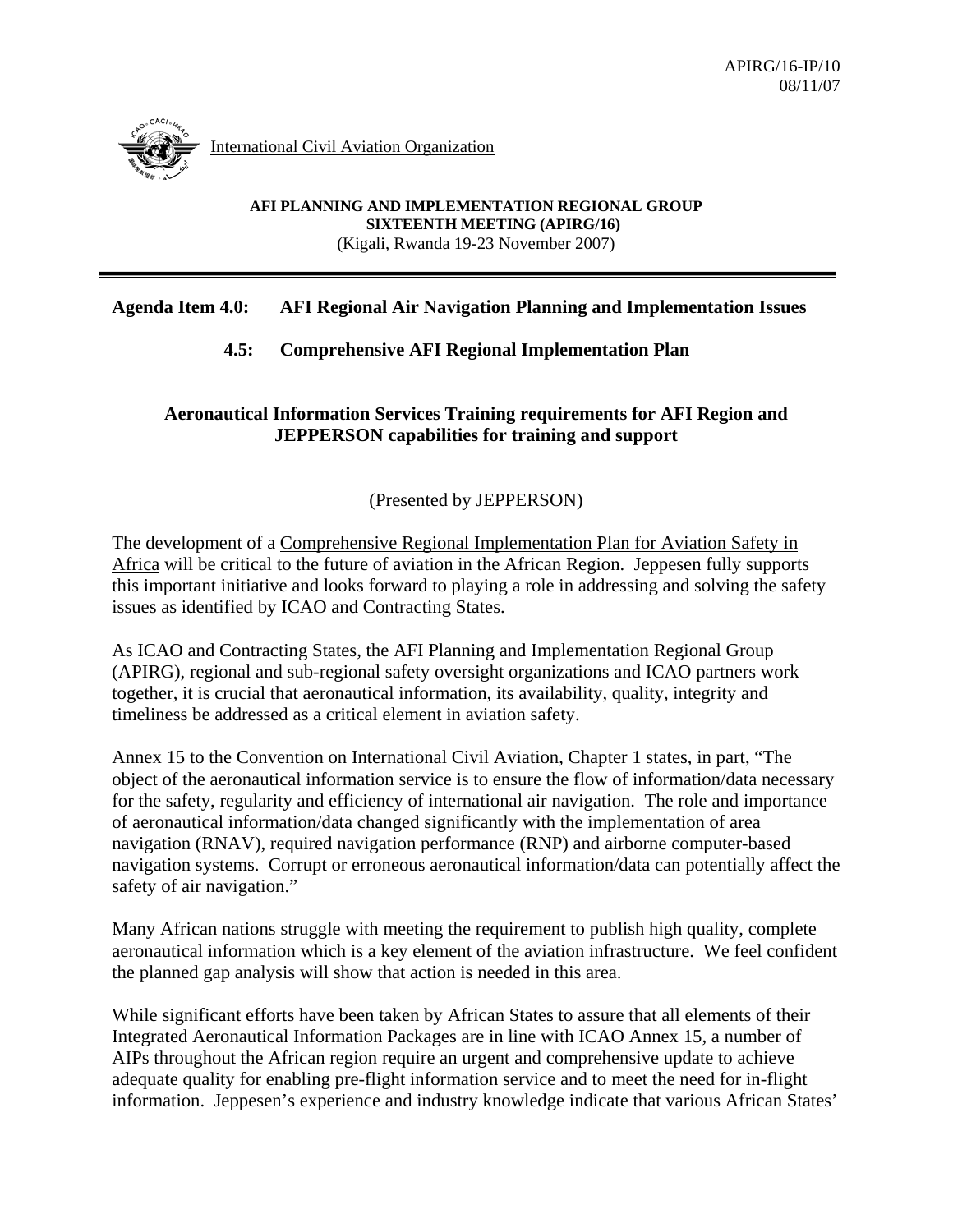AIPs have not been appropriately updated in past years thus producing potential safety circumstances in those States.

As Jeppesen's products are global, it has insights into the challenges faced by States and regions. JJJJJJJJJ Jeppesen personnel frequently assist Civil Aviation Authorities and Air Navigation Service Providers to resolve quality issues with their AIP data, incongruities across country borders and technical i iiissues which might prevent a procedure from being used in onboard navigation databases. During the past two years Jeppesen organized occasional workshops for procedure designers to help them better understand the new PANS OPS requirements related to RNAV procedure design and the coding of procedures into navigation databases.

While Jeppesen will be very pleased to continue these cooperative efforts to assist CAAs and ANSPs, there are other services Jeppesen could offer on a business basis. The following paragraphs point out some of these capabilities.

For over 25 years, Jeppesen has helped various States around the world create and update their AIPs in accordance with ICAO Annex 15. AIP charts produced by Jeppesen fully comply with ICAO Standards and Recommended Practices as defined in Annex 4. Jeppesen personnel are experienced in producing the full scope of chart types defined in Annex 4 including AOC types A & B. Jeppesen is able to meet all ICAO requirements while still having the flexibility to customize charts to specific needs of States. In addition, its production activities utilize stringent quality control procedures. All core processes for aeronautical charts and navigation data are certified under ISO 9001:2000.

A number of African States face infrastructure constraints. These deficiencies often occur at airports and include the lack of fully operational and reliable navigational aids, thus creating significant problems for the design of safe and efficient conventional procedures for terminal areas. While Jeppesen offers conventional procedure and airspace design services, the company is also recognized as one of the leaders in the design of satellite-based RNAV and RNP terminal procedures based on the latest ICAO navigation concepts and criteria. These procedures provide a safe and efficient basis for instrument flight operation independent of navigational aids on the ground and could be a preferable solution for many airports in Africa. The substitution of RNAV procedures for conventional non-precision approaches would also support Controlled Flight Into Terrain (CFIT) prevention initiatives and would help improve flight safety in Africa. It is important to note that, in many cases, current and reliable survey data would be required before procedure design could be undertaken.

Jeppesen believes that the issues of AIP currency and procedure/airspace design should be elements considered for immediate action as noted in Chapter 2, sub-heading 2.2 in the Comprehensive Regional Implementation Plan for Africa. Whether Jeppesen or another organization offers these services to Africa, we feel they are important for the improvement of aeronautical data.

Language proficiency is another topic that warrants consideration. In September 2003 ICAO announced changes to provisions strengthening language proficiency requirements. As stated in